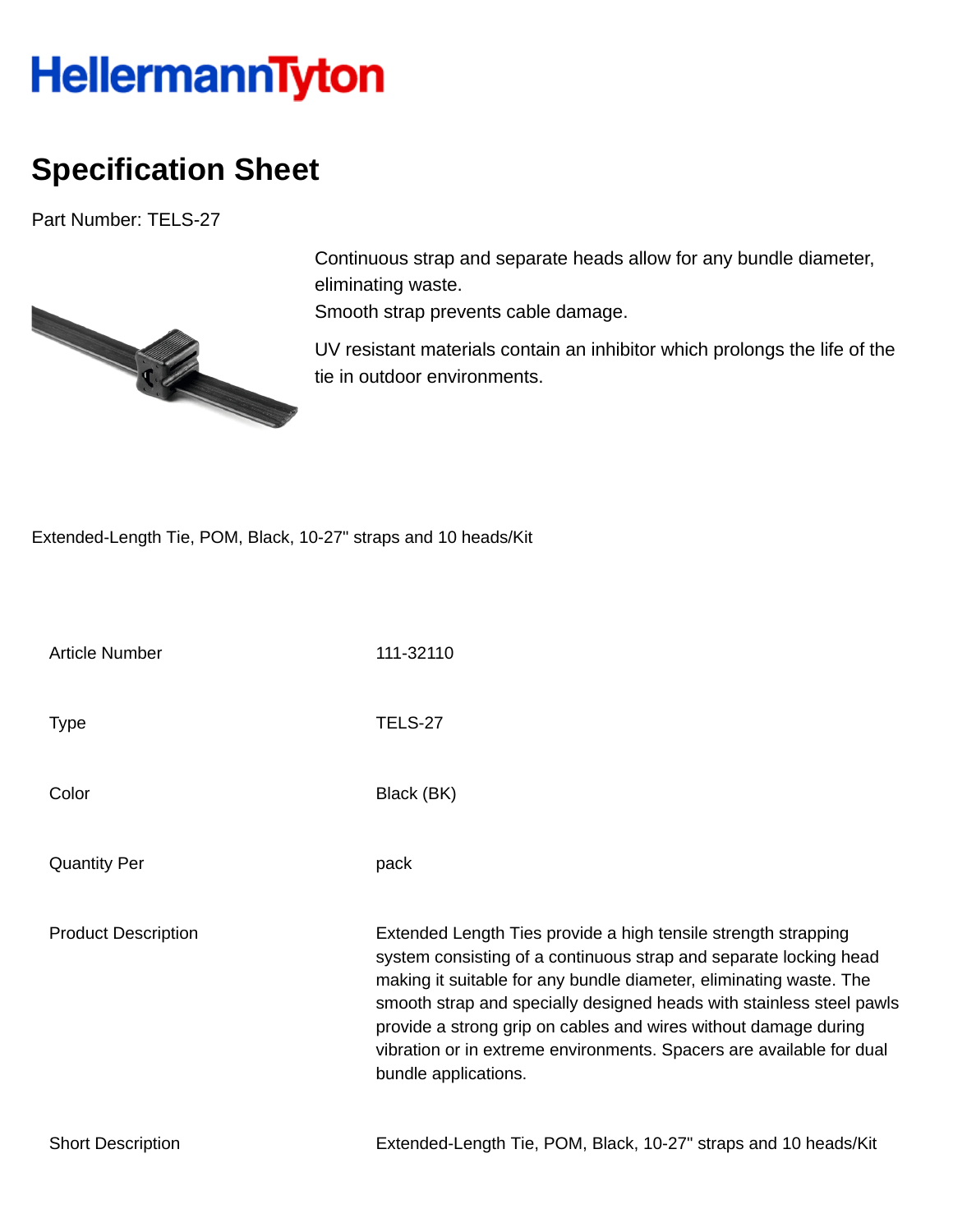| Minimum Tensile Strength (Imperial)  | 250.0                  |
|--------------------------------------|------------------------|
| Minimum Tensile Strength (Metric)    | 1115.0                 |
| Length L (Imperial)                  | 27.0                   |
| Length L (Metric)                    | 686.0                  |
| <b>Fixation Method</b>               | 2 piece                |
| <b>Identification Plate Position</b> | none                   |
| Releasable Closure                   | <b>No</b>              |
| <b>Tie Closure</b>                   | steel pawl             |
| Variant                              | <b>Extended Length</b> |
| Width W (Imperial)                   | 0.5                    |
| Width W (Metric)                     | 12.7                   |
| Thickness T (Imperial)               | 0.06                   |
| Thickness T (Metric)                 | 1.52                   |
| Height H (Imperial)                  | .49                    |
| Height H (Metric)                    | 12.40                  |